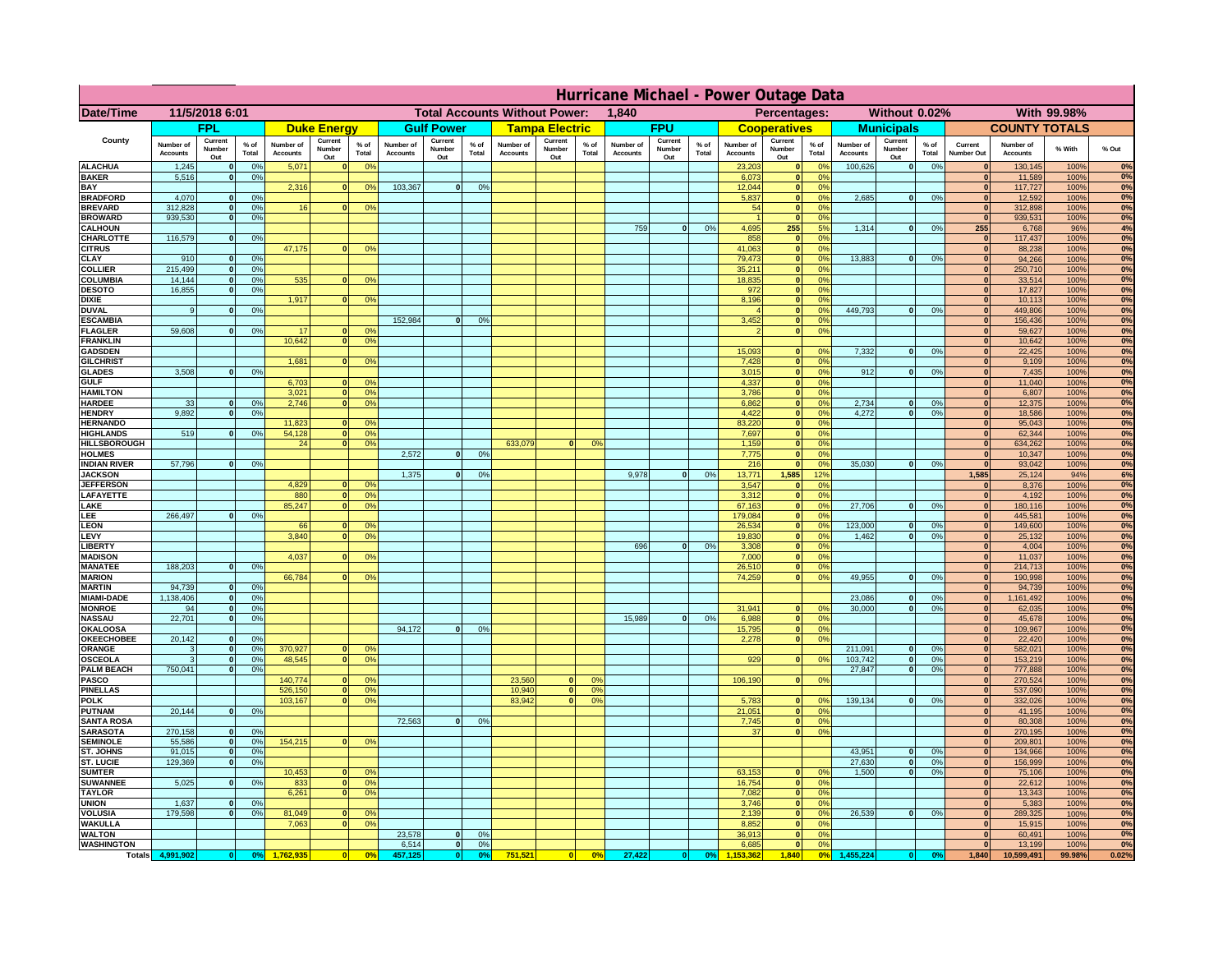# 11/5/2018 6:01 AM Hurricane Michael

| <b>Power Provider</b>                   | <b>County</b>       | <b>Number of Customers</b> | <b>Current Number Out</b> | <b>Outage Percentage</b> | <b>Estimated Restore Time</b> |
|-----------------------------------------|---------------------|----------------------------|---------------------------|--------------------------|-------------------------------|
| West Florida Electric Cooperative, Inc. | <b>JACKSON</b>      | 13,723                     | 1,585                     | 11.55%                   | >5 days                       |
| West Florida Electric Cooperative, Inc. | CALHOUN             | 2,852                      | 255                       | 8.94%                    | >5 days                       |
| Central Florida Electric Cooperative    | <b>ALACHUA</b>      | 875                        | $\mathbf 0$               | 0.00%                    | TBD                           |
|                                         |                     |                            | $\pmb{0}$                 |                          | TBD                           |
| Central Florida Electric Cooperative    | <b>DIXIE</b>        | 7,595                      |                           | 0.00%                    |                               |
| Central Florida Electric Cooperative    | <b>GILCHRIST</b>    | 7,424                      | $\mathbf 0$               | 0.00%                    | Restored                      |
| Central Florida Electric Cooperative    | LAFAYETTE           | 9                          | $\pmb{0}$                 | 0.00%                    | TBD                           |
| Central Florida Electric Cooperative    | LEVY                | 17,513                     | $\mathbf 0$               | 0.00%                    | Restored                      |
| Central Florida Electric Cooperative    | <b>MARION</b>       | 9                          | $\mathbf 0$               | 0.00%                    | TBD                           |
| Chattahoochee Electric                  | <b>GADSDEN</b>      | 1,173                      | $\pmb{0}$                 | 0.00%                    | Restored                      |
| Choctawhatchee Electric Cooperative     | <b>HOLMES</b>       | 293                        | $\pmb{0}$                 | 0.00%                    | Restored                      |
| Choctawhatchee Electric Cooperative     | <b>OKALOOSA</b>     | 15,795                     | $\mathbf 0$               | 0.00%                    | Restored                      |
| Choctawhatchee Electric Cooperative     | <b>SANTA ROSA</b>   | 201                        | $\mathsf 0$               | 0.00%                    | Restored                      |
|                                         |                     |                            |                           |                          |                               |
| Choctawhatchee Electric Cooperative     | <b>WALTON</b>       | 36,812                     | $\mathbf 0$               | 0.00%                    | Restored                      |
| City of Alachua                         | <b>ALACHUA</b>      | 4,426                      | $\pmb{0}$                 | 0.00%                    | TBD                           |
| City of Bartow                          | <b>POLK</b>         | 11,790                     | $\mathbf 0$               | 0.00%                    | TBD                           |
| City of Blountstown                     | CALHOUN             | 1,314                      | $\mathbf 0$               | 0.00%                    | Restored                      |
| City of Bushnell                        | <b>SUMTER</b>       | 1,500                      | $\mathbf 0$               | 0.00%                    | <b>TBD</b>                    |
| City of Clewiston                       | <b>HENDRY</b>       | 4,272                      | $\pmb{0}$                 | 0.00%                    | TBD                           |
| City of Fort Meade                      | <b>POLK</b>         | 2,379                      | $\mathbf 0$               | 0.00%                    | TBD                           |
| City of Havana                          | GADSDEN             | 1,391                      | $\mathsf 0$               | 0.00%                    | Restored                      |
|                                         |                     |                            | $\mathbf 0$               |                          | TBD                           |
| City of Leesburg                        | LAKE                | 22,000                     |                           | 0.00%                    |                               |
| City of Moore Haven                     | <b>GLADES</b>       | 912                        | $\mathsf 0$               | 0.00%                    | TBD                           |
| City of Mount Dora                      | LAKE                | 5,706                      | $\mathbf 0$               | 0.00%                    | TBD                           |
| City of Newberry                        | <b>ALACHUA</b>      | 1,727                      | $\mathbf 0$               | 0.00%                    | TBD                           |
| City of Quincy                          | <b>GADSDEN</b>      | 4,768                      | $\mathbf 0$               | 0.00%                    | Restored                      |
| City of Starke                          | <b>BRADFORD</b>     | 2,685                      | 0                         | 0.00%                    | TBD                           |
| City of Tallahassee                     | <b>LEON</b>         | 123,000                    | $\mathbf 0$               | 0.00%                    | Restored                      |
| City of Vero Beach                      | <b>INDIAN RIVER</b> | 35,030                     | $\mathbf 0$               | 0.00%                    | TBD                           |
| City of Wauchula                        | <b>HARDEE</b>       |                            | $\mathbf 0$               | 0.00%                    | TBD                           |
|                                         |                     | 2,734                      |                           |                          |                               |
| City of Williston                       | LEVY                | 1,462                      | $\mathsf 0$               | 0.00%                    | TBD                           |
| City of Winter Park                     | ORANGE              | 13,941                     | $\mathbf 0$               | 0.00%                    | <b>TBD</b>                    |
| Clay Electric Cooperative               | <b>ALACHUA</b>      | 22,328                     | $\mathbf 0$               | 0.00%                    | TBD                           |
| Clay Electric Cooperative               | <b>BAKER</b>        | 2,476                      | $\mathbf 0$               | 0.00%                    | TBD                           |
| Clay Electric Cooperative               | <b>BRADFORD</b>     | 5,837                      | $\mathsf 0$               | 0.00%                    | TBD                           |
| Clay Electric Cooperative               | <b>CLAY</b>         | 79,473                     | $\pmb{0}$                 | 0.00%                    | TBD                           |
| Clay Electric Cooperative               | COLUMBIA            | 16,922                     | $\pmb{0}$                 | 0.00%                    | TBD                           |
| Clay Electric Cooperative               | <b>DUVAL</b>        | $\overline{4}$             | $\mathbf 0$               | 0.00%                    | <b>TBD</b>                    |
| Clay Electric Cooperative               | <b>FLAGLER</b>      | $\overline{2}$             | $\pmb{0}$                 | 0.00%                    | TBD                           |
|                                         |                     |                            |                           |                          |                               |
| Clay Electric Cooperative               | <b>GILCHRIST</b>    | $\overline{4}$             | $\mathbf 0$               | 0.00%                    | <b>TBD</b>                    |
| Clay Electric Cooperative               | LAKE                | 2,239                      | 0                         | 0.00%                    | TBD                           |
| Clay Electric Cooperative               | LEVY                | 712                        | $\mathbf 0$               | 0.00%                    | TBD                           |
| Clay Electric Cooperative               | <b>MARION</b>       | 16,301                     | $\pmb{0}$                 | 0.00%                    | TBD                           |
| Clay Electric Cooperative               | PUTNAM              | 21,051                     | $\mathbf 0$               | 0.00%                    | TBD                           |
| Clay Electric Cooperative               | SUWANNEE            | 5                          | $\pmb{0}$                 | 0.00%                    | TBD                           |
| Clay Electric Cooperative               | <b>UNION</b>        | 3,746                      | $\mathbf{0}$              | 0.00%                    | TBD                           |
| Clay Electric Cooperative               | VOLUSIA             | 2,139                      | 0                         | 0.00%                    | TBD                           |
|                                         |                     |                            |                           |                          |                               |
| Duke Energy                             | <b>ALACHUA</b>      | 5,071                      | $\pmb{0}$                 | 0.00%                    | Restored                      |
| Duke Energy                             | BAY                 | 2,316                      | 0                         | 0.00%                    | TBD                           |
| <b>Duke Energy</b>                      | <b>BREVARD</b>      | 16                         | $\mathbf 0$               | 0.00%                    | Restored                      |
| Duke Energy                             | <b>CITRUS</b>       | 47,175                     | $\pmb{0}$                 | 0.00%                    | Restored                      |
| <b>Duke Energy</b>                      | <b>COLUMBIA</b>     | 535                        | $\pmb{0}$                 | 0.00%                    | Restored                      |
| Duke Energy                             | <b>DIXIE</b>        | 1,917                      | $\pmb{0}$                 | 0.00%                    | Restored                      |
| Duke Energy                             | <b>FLAGLER</b>      | 17                         | $\mathbf 0$               | 0.00%                    | Restored                      |
| Duke Energy                             | <b>FRANKLIN</b>     | 10,642                     | $\pmb{0}$                 | 0.00%                    | Restored                      |
|                                         |                     |                            |                           |                          |                               |
| <b>Duke Energy</b>                      | <b>GILCHRIST</b>    | 1,681                      | $\pmb{0}$                 | 0.00%                    | Restored                      |
| Duke Energy                             | <b>GULF</b>         | 6,703                      | 0                         | 0.00%                    | TBD                           |
| <b>Duke Energy</b>                      | <b>HAMILTON</b>     | 3,021                      | $\mathbf 0$               | 0.00%                    | Restored                      |
| Duke Energy                             | HARDEE              | 2,746                      | $\pmb{0}$                 | 0.00%                    | Restored                      |
| Duke Energy                             | <b>HERNANDO</b>     | 11,823                     | $\pmb{0}$                 | 0.00%                    | Restored                      |
| Duke Energy                             | <b>HIGHLANDS</b>    | 54,128                     | $\pmb{0}$                 | 0.00%                    | Restored                      |
| Duke Energy                             | HILLSBOROUGH        | 24                         | $\mathbf 0$               | 0.00%                    | Restored                      |
| Duke Energy                             | <b>JEFFERSON</b>    | 4,829                      | $\pmb{0}$                 | 0.00%                    | Restored                      |
|                                         |                     |                            |                           |                          |                               |
| <b>Duke Energy</b>                      | LAFAYETTE           | 880                        | $\pmb{0}$                 | 0.00%                    | Restored                      |
| Duke Energy                             | LAKE                | 85,247                     | $\pmb{0}$                 | 0.00%                    | Restored                      |
| Duke Energy                             | LEON                | 66                         | $\pmb{0}$                 | 0.00%                    | Restored                      |
| Duke Energy                             | LEVY                | 3,840                      | $\pmb{0}$                 | 0.00%                    | Restored                      |
| <b>Duke Energy</b>                      | <b>MADISON</b>      | 4,037                      | $\pmb{0}$                 | 0.00%                    | Restored                      |
| Duke Energy                             | <b>MARION</b>       | 66,784                     | 0                         | 0.00%                    | Restored                      |
| <b>Duke Energy</b>                      | ORANGE              | 370,927                    | $\pmb{0}$                 | 0.00%                    | Restored                      |
|                                         |                     |                            |                           |                          |                               |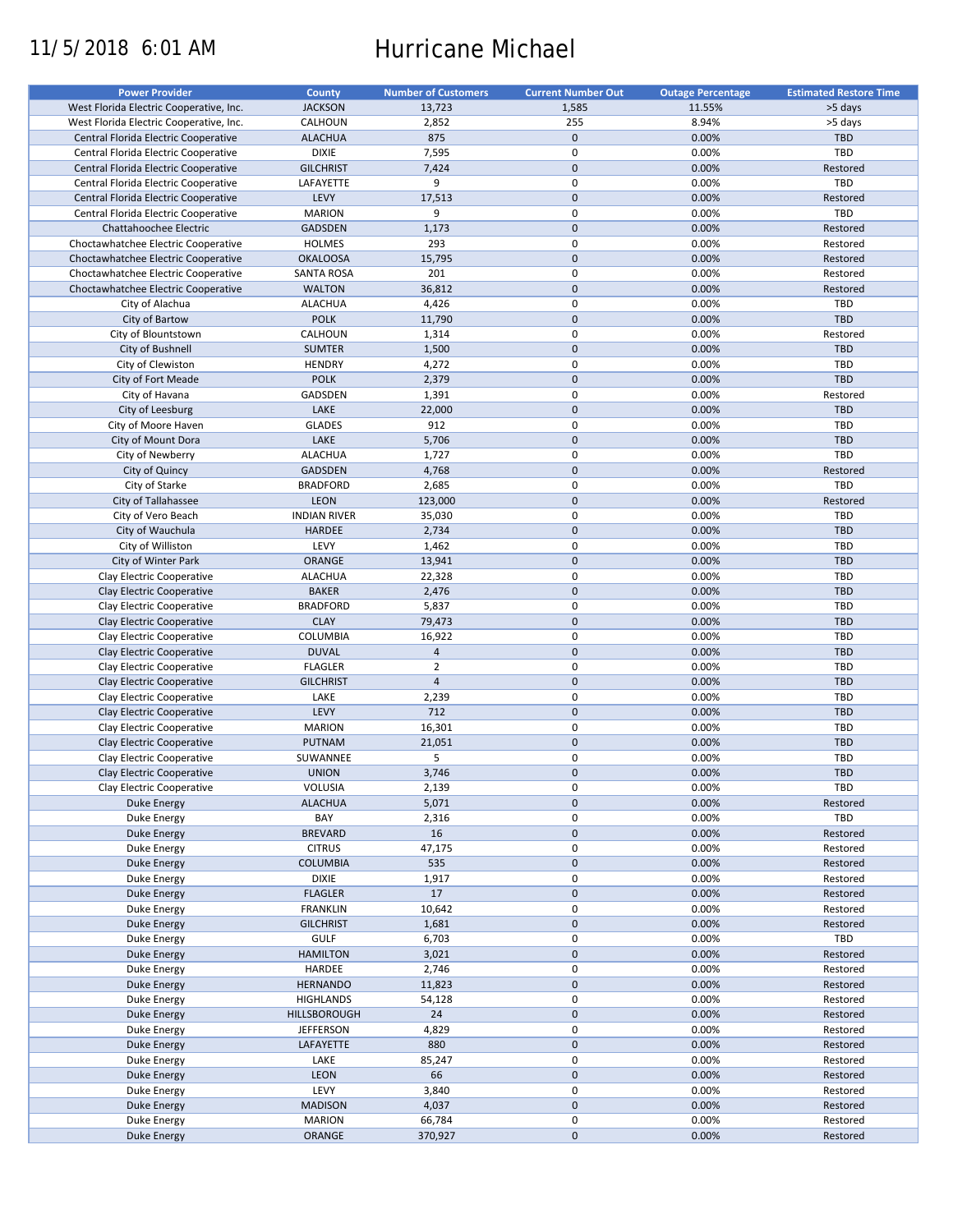### 11/5/2018 6:01 AM Hurricane Michael

| Duke Energy                                        | OSCEOLA             | 48,545      | 0            | 0.00% | Restored   |
|----------------------------------------------------|---------------------|-------------|--------------|-------|------------|
| <b>Duke Energy</b>                                 | <b>PASCO</b>        | 140,774     | $\mathbf 0$  | 0.00% | Restored   |
|                                                    |                     |             |              |       |            |
| Duke Energy                                        | <b>PINELLAS</b>     | 526,150     | $\pmb{0}$    | 0.00% | Restored   |
| <b>Duke Energy</b>                                 | <b>POLK</b>         | 103,167     | $\pmb{0}$    | 0.00% | Restored   |
|                                                    |                     |             | $\pmb{0}$    |       |            |
| Duke Energy                                        | SEMINOLE            | 154,215     |              | 0.00% | Restored   |
| <b>Duke Energy</b>                                 | <b>SUMTER</b>       | 10,453      | $\mathbf 0$  | 0.00% | Restored   |
| Duke Energy                                        | SUWANNEE            | 833         | $\pmb{0}$    | 0.00% | Restored   |
|                                                    |                     |             |              |       |            |
| Duke Energy                                        | <b>TAYLOR</b>       | 6,261       | $\pmb{0}$    | 0.00% | Restored   |
| Duke Energy                                        | VOLUSIA             | 81,049      | 0            | 0.00% | Restored   |
|                                                    |                     |             |              |       |            |
| Duke Energy                                        | <b>WAKULLA</b>      | 7,063       | $\pmb{0}$    | 0.00% | Restored   |
| Escambia River Electric Cooperative, Inc.          | <b>ESCAMBIA</b>     | 3,452       | $\pmb{0}$    | 0.00% | <b>TBD</b> |
|                                                    |                     |             |              |       |            |
| Escambia River Electric Cooperative, Inc.          | <b>SANTA ROSA</b>   | 7,544       | $\mathbf 0$  | 0.00% | <b>TBD</b> |
| Florida Keys Electric Cooperative                  | <b>MONROE</b>       | 31,941      | $\pmb{0}$    | 0.00% | TBD        |
|                                                    |                     |             | $\mathbf 0$  |       |            |
| Florida Power and Light Company                    | <b>ALACHUA</b>      | 1,245       |              | 0.00% | <b>TBD</b> |
| Florida Power and Light Company                    | <b>BAKER</b>        | 5,516       | 0            | 0.00% | <b>TBD</b> |
| Florida Power and Light Company                    | <b>BRADFORD</b>     | 4,070       | $\pmb{0}$    | 0.00% | <b>TBD</b> |
|                                                    |                     |             |              |       |            |
| Florida Power and Light Company                    | <b>BREVARD</b>      | 312,828     | 0            | 0.00% | <b>TBD</b> |
| Florida Power and Light Company                    | <b>BROWARD</b>      | 939,530     | $\pmb{0}$    | 0.00% | <b>TBD</b> |
|                                                    |                     |             |              |       |            |
| Florida Power and Light Company                    | CHARLOTTE           | 116,579     | $\pmb{0}$    | 0.00% | TBD        |
| Florida Power and Light Company                    | <b>CLAY</b>         | 910         | $\pmb{0}$    | 0.00% | <b>TBD</b> |
|                                                    |                     |             |              |       |            |
| Florida Power and Light Company                    | <b>COLLIER</b>      | 215,499     | $\pmb{0}$    | 0.00% | <b>TBD</b> |
| Florida Power and Light Company                    | <b>COLUMBIA</b>     | 14,144      | $\mathbf 0$  | 0.00% | <b>TBD</b> |
|                                                    |                     |             |              |       |            |
| Florida Power and Light Company                    | <b>DESOTO</b>       | 16,855      | $\pmb{0}$    | 0.00% | <b>TBD</b> |
| Florida Power and Light Company                    | <b>DUVAL</b>        | 9           | $\mathbf 0$  | 0.00% | <b>TBD</b> |
|                                                    |                     |             | $\pmb{0}$    |       |            |
| Florida Power and Light Company                    | <b>FLAGLER</b>      | 59,608      |              | 0.00% | <b>TBD</b> |
| Florida Power and Light Company                    | <b>GLADES</b>       | 3,508       | $\pmb{0}$    | 0.00% | TBD        |
| Florida Power and Light Company                    | HARDEE              | 33          | 0            | 0.00% | <b>TBD</b> |
|                                                    |                     |             |              |       |            |
| Florida Power and Light Company                    | <b>HENDRY</b>       | 9,892       | $\mathbf 0$  | 0.00% | <b>TBD</b> |
| Florida Power and Light Company                    | <b>HIGHLANDS</b>    | 519         | $\pmb{0}$    | 0.00% | <b>TBD</b> |
|                                                    |                     |             |              |       |            |
| Florida Power and Light Company                    | <b>INDIAN RIVER</b> | 57,796      | $\mathbf 0$  | 0.00% | <b>TBD</b> |
| Florida Power and Light Company                    | LEE                 | 266,497     | 0            | 0.00% | <b>TBD</b> |
|                                                    |                     |             |              |       |            |
| Florida Power and Light Company                    | <b>MANATEE</b>      | 188,203     | $\mathbf 0$  | 0.00% | <b>TBD</b> |
| Florida Power and Light Company                    | <b>MARTIN</b>       | 94,739      | 0            | 0.00% | TBD        |
|                                                    |                     |             |              |       |            |
| Florida Power and Light Company                    | MIAMI-DADE          | 1,138,406   | $\pmb{0}$    | 0.00% | TBD        |
| Florida Power and Light Company                    | <b>MONROE</b>       | 94          | 0            | 0.00% | <b>TBD</b> |
| Florida Power and Light Company                    | NASSAU              | 22,701      | $\mathbf 0$  | 0.00% | <b>TBD</b> |
|                                                    |                     |             |              |       |            |
| Florida Power and Light Company                    | OKEECHOBEE          | 20,142      | $\pmb{0}$    | 0.00% | <b>TBD</b> |
| Florida Power and Light Company                    | <b>ORANGE</b>       | 3           | $\mathbf 0$  | 0.00% | TBD        |
|                                                    |                     |             |              |       |            |
| Florida Power and Light Company                    | OSCEOLA             | 3           | 0            | 0.00% | TBD        |
| Florida Power and Light Company                    | PALM BEACH          | 750,041     | $\mathbf 0$  | 0.00% | <b>TBD</b> |
|                                                    |                     |             |              |       |            |
| Florida Power and Light Company                    | PUTNAM              | 20,144      | $\pmb{0}$    | 0.00% | <b>TBD</b> |
| Florida Power and Light Company                    | SARASOTA            | 270,158     | $\mathbf 0$  | 0.00% | <b>TBD</b> |
|                                                    |                     |             |              |       |            |
| Florida Power and Light Company                    | SEMINOLE            | 55,586      | 0            | 0.00% | TBD        |
| Florida Power and Light Company                    | ST. JOHNS           | 91,015      | $\mathbf 0$  | 0.00% | <b>TBD</b> |
| Florida Power and Light Company                    | ST. LUCIE           |             | 0            | 0.00% | TBD        |
|                                                    |                     | 129,369     |              |       |            |
| Florida Power and Light Company                    | SUWANNEE            | 5,025       | $\mathbf{0}$ | 0.00% | TBD        |
| Florida Power and Light Company                    | <b>UNION</b>        |             | 0            | 0.00% | TBD        |
|                                                    |                     | 1,637       |              |       |            |
| Florida Power and Light Company                    | <b>VOLUSIA</b>      | 179,598     | $\pmb{0}$    | 0.00% | <b>TBD</b> |
| Florida Public Utilities Corporation               | CALHOUN             | 759         | 0            | 0.00% | Restored   |
|                                                    |                     |             |              |       |            |
| Florida Public Utilities Corporation               | <b>JACKSON</b>      | 9,978       | $\pmb{0}$    | 0.00% | Restored   |
| Florida Public Utilities Corporation               | LIBERTY             | 696         | 0            | 0.00% | Restored   |
| Florida Public Utilities Corporation               | NASSAU              |             | $\mathbf 0$  |       | Restored   |
|                                                    |                     | 15,989      |              | 0.00% |            |
| Fort Pierce Utilities Authority                    | ST. LUCIE           | 27,630      | $\pmb{0}$    | 0.00% | TBD        |
| Gainesville (Gainesville Regional Utilities - GRU) | <b>ALACHUA</b>      | 94,473      | $\pmb{0}$    | 0.00% | <b>TBD</b> |
|                                                    |                     |             |              |       |            |
| Glades Electric Cooperative, Inc.                  | <b>GLADES</b>       | 3,015       | 0            | 0.00% | TBD        |
| Glades Electric Cooperative, Inc.                  | HARDEE              | $\mathbf 0$ | 0            |       | <b>TBD</b> |
|                                                    |                     |             |              |       |            |
| Glades Electric Cooperative, Inc.                  | <b>HENDRY</b>       | 3,530       | $\pmb{0}$    | 0.00% | <b>TBD</b> |
| Glades Electric Cooperative, Inc.                  | <b>HIGHLANDS</b>    | 7,321       | $\pmb{0}$    | 0.00% | <b>TBD</b> |
|                                                    |                     |             |              |       |            |
| Glades Electric Cooperative, Inc.                  | OKEECHOBEE          | 2,278       | 0            | 0.00% | TBD        |
| <b>Green Cove Springs Electric</b>                 | <b>CLAY</b>         | 3,889       | $\mathbf 0$  | 0.00% | <b>TBD</b> |
|                                                    |                     |             |              |       |            |
| Gulf Coast Electric Cooperative, Inc.              | BAY                 | 12,044      | 0            | 0.00% | Restored   |
| Gulf Coast Electric Cooperative, Inc.              | <b>CALHOUN</b>      | 1,843       | 0            | 0.00% | Restored   |
|                                                    |                     |             |              |       |            |
| Gulf Coast Electric Cooperative, Inc.              | <b>GULF</b>         | 4,337       | 0            | 0.00% | Restored   |
| Gulf Coast Electric Cooperative, Inc.              | <b>JACKSON</b>      | 48          | $\mathbf 0$  | 0.00% | Restored   |
| Gulf Coast Electric Cooperative, Inc.              | <b>WALTON</b>       | 101         | 0            | 0.00% | Restored   |
|                                                    |                     |             |              |       |            |
| Gulf Coast Electric Cooperative, Inc.              | WASHINGTON          | 2,425       | $\mathbf 0$  | 0.00% | Restored   |
| <b>Gulf Power Company</b>                          | BAY                 | 103,367     | 0            | 0.00% | Restored   |
|                                                    |                     |             |              |       |            |
| <b>Gulf Power Company</b>                          | <b>ESCAMBIA</b>     | 152,984     | $\mathbf 0$  | 0.00% | Restored   |
| <b>Gulf Power Company</b>                          | <b>HOLMES</b>       | 2,572       | 0            | 0.00% | Restored   |
|                                                    |                     |             |              |       |            |
| <b>Gulf Power Company</b>                          | <b>JACKSON</b>      | 1,375       | $\mathbf 0$  | 0.00% | Restored   |